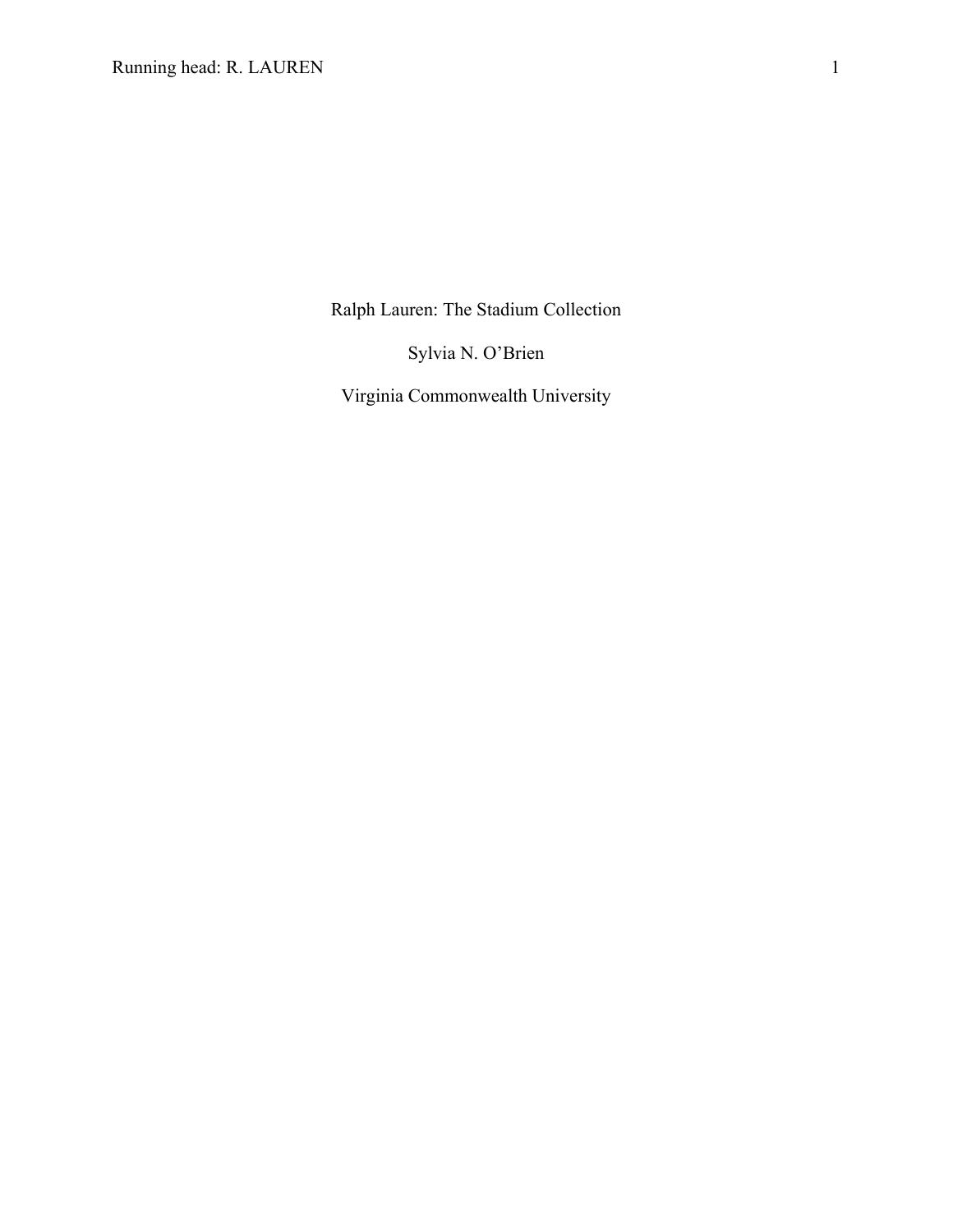## Abstract

Ralph Lauren is a successful designer known for his popular lifestyle brand that has been active for the past 50 years. He has created collections throughout the years that have been truly iconic and garnered high recognition. One of his best works remains to be the 1992 Stadium Collection. These pieces heavily influenced streetwear of the 1990's. The collection remains attached to the culture of a group known as the *Lo Life's*, who cherished the brand and would obtain it by any means. The collection was such a hit that Ralph Lauren brought it back for a limited time, creating a commotion as a it quickly sold out. The pieces present a strong connection while merging the brand and hip-hop culture. Wearing Ralph Lauren was a representation of status, letting the world know that you made it. The designer has made an excellent product through his classic pieces that provided unmatched value to his consumers.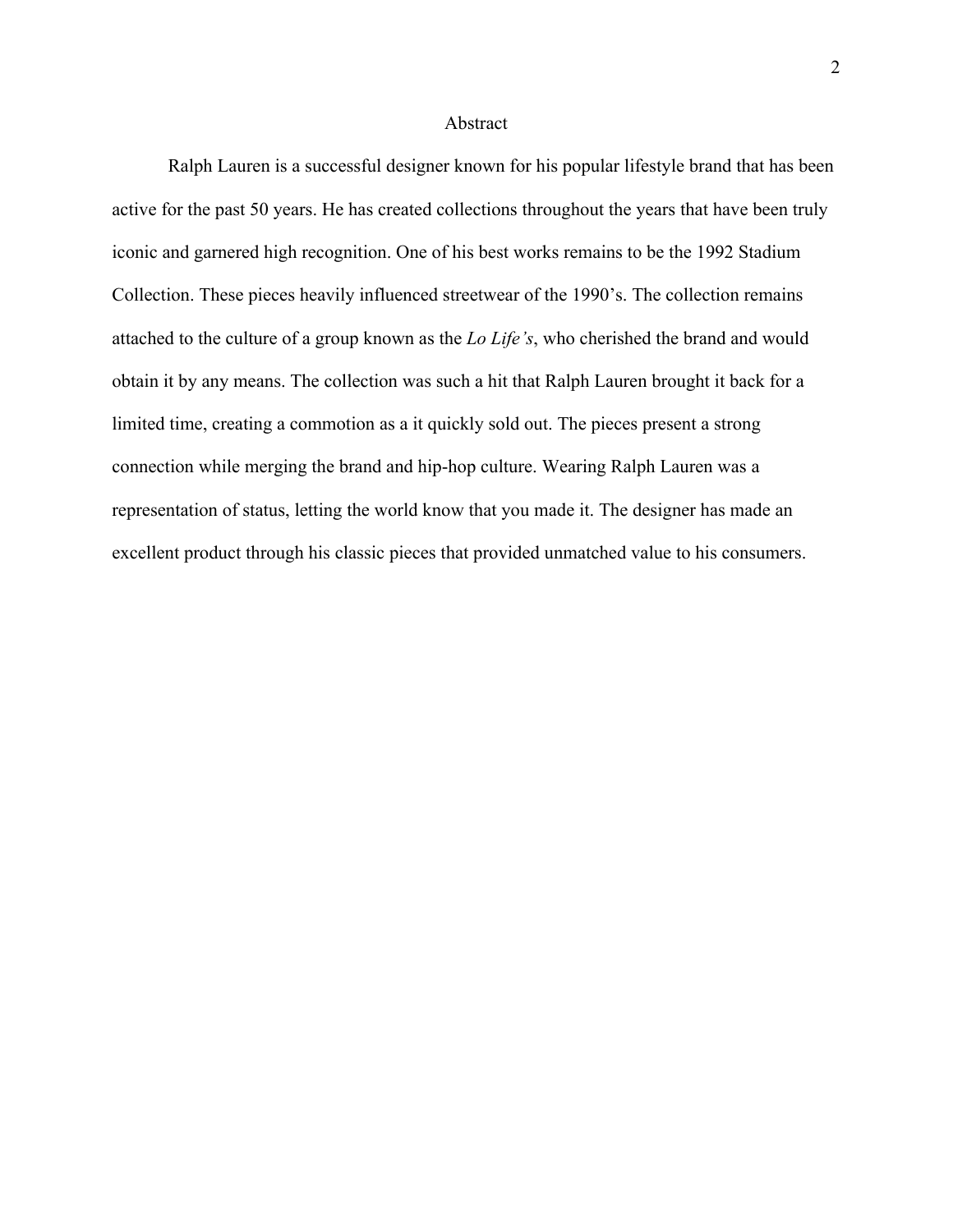## Ralph Lauren

Ralph Lauren is a popular designer best known for his lifestyle brand that is easily recognizable by its classic polo player logo. The brand sells a variety of products through different labels from ready to wear for men, women, children, fragrances, and home décor. The brand itself does an excellent job at targeting different consumers through different labels from Polo Ralph Lauren, Double Ralph Lauren, Lauren Ralph Lauren, and the Purple Label ("Designers Men's…", n.d). Ralph Lauren's designs offer a luxury, prestigious style that coincides with the American dream.

Ralph Lifshitz was born on October  $14<sup>th</sup>$ , 1939 in New York City. Ralph changed his last name to Lauren once he turned 16 due to his classmates teasing him. Years later, he went on to study business for two years at Baruch College in Manhattan before taking a sales job at Brooks Brothers (Ralph Lauren, 2019). In 1967, Lauren persuaded his employer to allow him to start up his own tie company. He began designing his own ties but slowly expanded into menswear. Ralph Lauren chose the name 'Polo' for his line as he claimed that it had an English feel to it (Ralph Lauren, Through the Years, 2015). As his business began growing, he obtained an instore boutique at Bloomingdales. The brands signature logo, the polo player, was attached to the line in 1972 with the first fragrances premiering a few years later. The brand continued to expand by opening boutiques worldwide. On June 11 1997, Ralph Lauren stock went public trading on the New York Stock Exchange with a value of 465.4 million dollars (Ralph Lauren, Through the Years, 2015). Since then, Ralph Lauren has opened bars and restaurants giving a new meaning to a lifestyle brand, as well as expanding the brand though different labels. These efforts helped to target a wide variety of consumers. With hundreds of stores, a broad consumer base, and high brand recognition, Ralph Lauren has achieved tremendous success.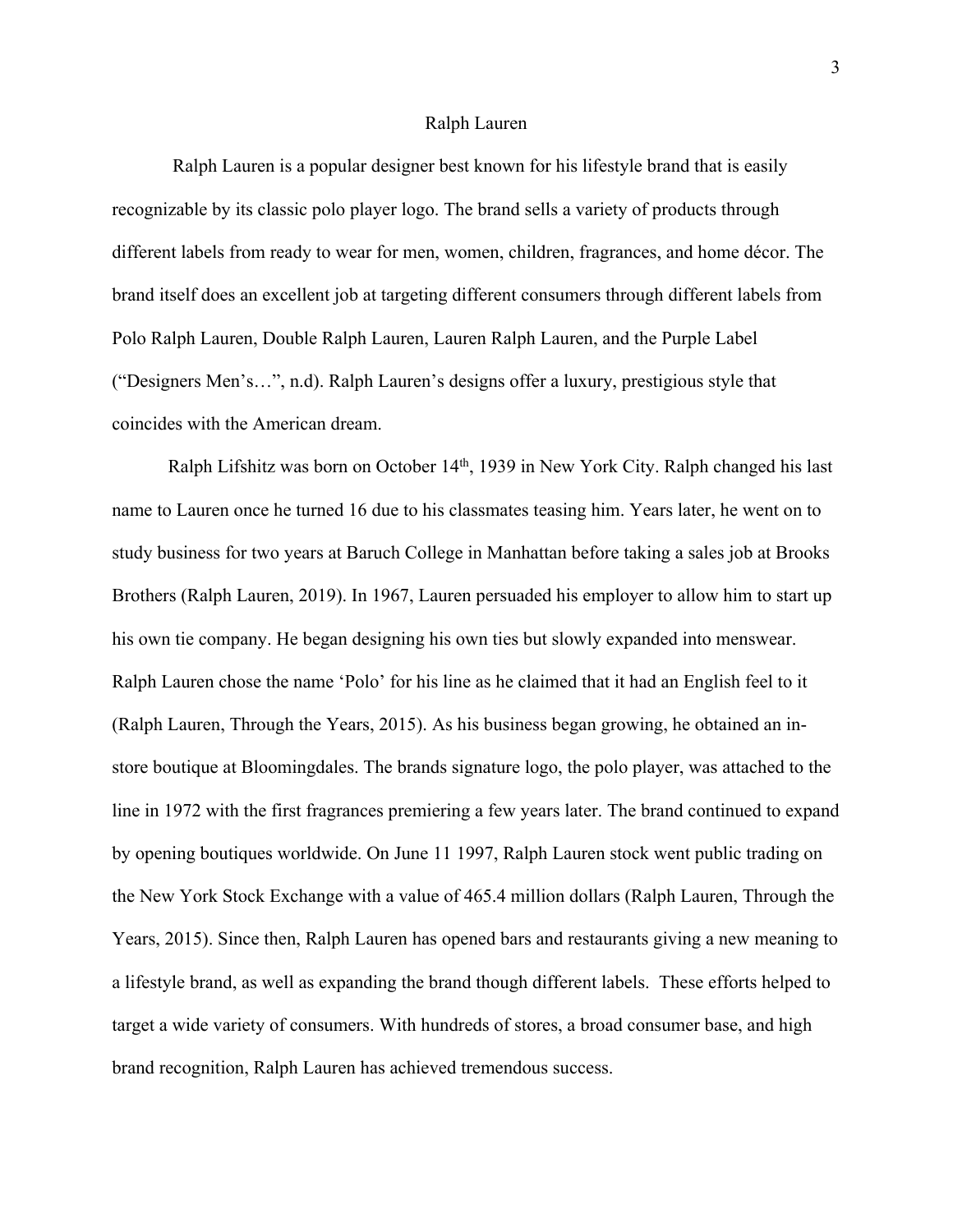Ralph Laurens philanthropic efforts include the pink pony campaign of the *Polo Ralph Lauren Foundation* that was created in the early 2000's. This campaign fought against cancer, funding programs regarding treatment, research, and education (Ralph Lauren Through the Years, 2015). Although Ralph Lauren is associated with luxury and an upper class, he has been very generous through the creation of the *Ralph Lauren Foundation* that has given back to the public.

One of Ralph Lauren's most significant collections was released in 1992 known as the stadium collection. The early 90's collections were massive hits and heavily sought after. He also pushed other significant lines at the time including the *Snow Beach* & *Indian Collection(s)*. This original stadium collection drew inspiration from the Olympic summer games located in Barcelona, Spain. It referenced original uniforms worn by American athletes in the earlier decades of the 1920's and 1930's. The color scheme was red, white, and blue symbolizing American spirit. The pieces in the collection also include p-wing graphics (Braun, 2017). The pwing first premiered in this collection and is known as one of the most iconic and collectible graphics. This addition presents an "iconic street meets sports perspective" (p-wing, n.d.).

Ralph Lauren's advertisements had typically targeted upper-class white males but the stadium collection found appeal within a different group. The *Lo Life's* were a gang of Hispanic and African-American individuals based out of Brownsville and Crown Heights. They were enthusiastic over Polo and would strive to obtain it. The *Lo Life's* were always wearing Ralph Lauren merchandise, which they hardly ever paid for. Over the years, the gang lost some of their reputation and were just known for their high-low fashion tradition (Backman, 2018). Their devotion to the brand was unmatched, even as Ralph Lauren never acknowledged the group as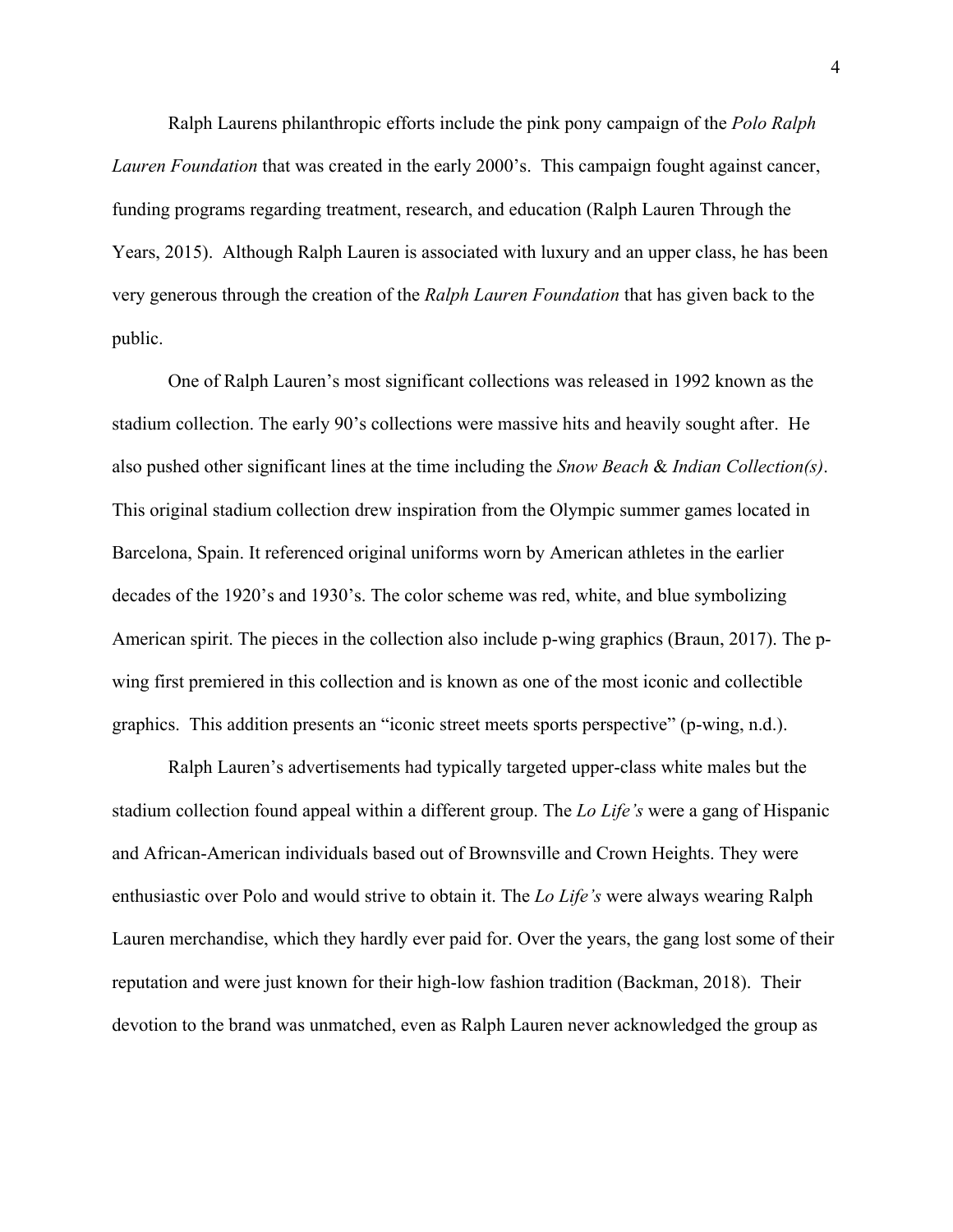being a core consumer or inclusive of their image. Overall, the stadium collection embraced streetwear and Ralph Lauren achieved street credential through the *Lo Life's* (Backman, 2018)

The stadium collection was such a hit that as years went by, obtaining a piece would have cost thousands. Ralph Lauren had a re-release of the collection featuring 12 limited edition pieces at the beginning of this year on September 21 (Woolf, 2017). The *Lo Life's* were thrilled on the release as they claimed Ralph Lauren was paying attention to hip-hop culture and felt that they could relive that era.

The garments within this collection reflect 90's street style. As mentioned previously, the color scheme involved red, white and blue with the Polo logo and often the p-wing graphic located on the pieces. From windbreakers to Polo's, these products raised appreciation from various audiences. The classic 1992 windbreaker, worn by many *Lo-Life's,* helped to propagate the style. The jacket was red with a p-wing graphic located on the left breast. There is a blue block underneath signifying it is a Ralph Lauren piece with RL67. The bottom half of the windbreaker is white with 1992 printed across. The jacket is a statement and is reflective of the hip-hop movement. The red stadium polo hat was also a timeless piece. The cap has an extended bill, with a blue 1992 imprinted on the top. The RL67 graphic also appears on the front base of the hat. The track-inspired p-wing sweaters were also a huge hit within the collection. The piece resembles a varsity sweatshirt from the 1960's. This piece is also red with blue detailing and the signature p-wing right in the middle of the sweater (The Stadium Collection, n.d), These signature items from the stadium collection are highly recognized and are placed at a high value. Rappers and *Lo Life's* found these items to fit into their sense of style as they wore bright colors, tracksuits, baggy clothing, baseball caps, all paired with accessories such as chains. Rack-Lo, notes that they were attracted to the collection because it "stood out, they felt that they could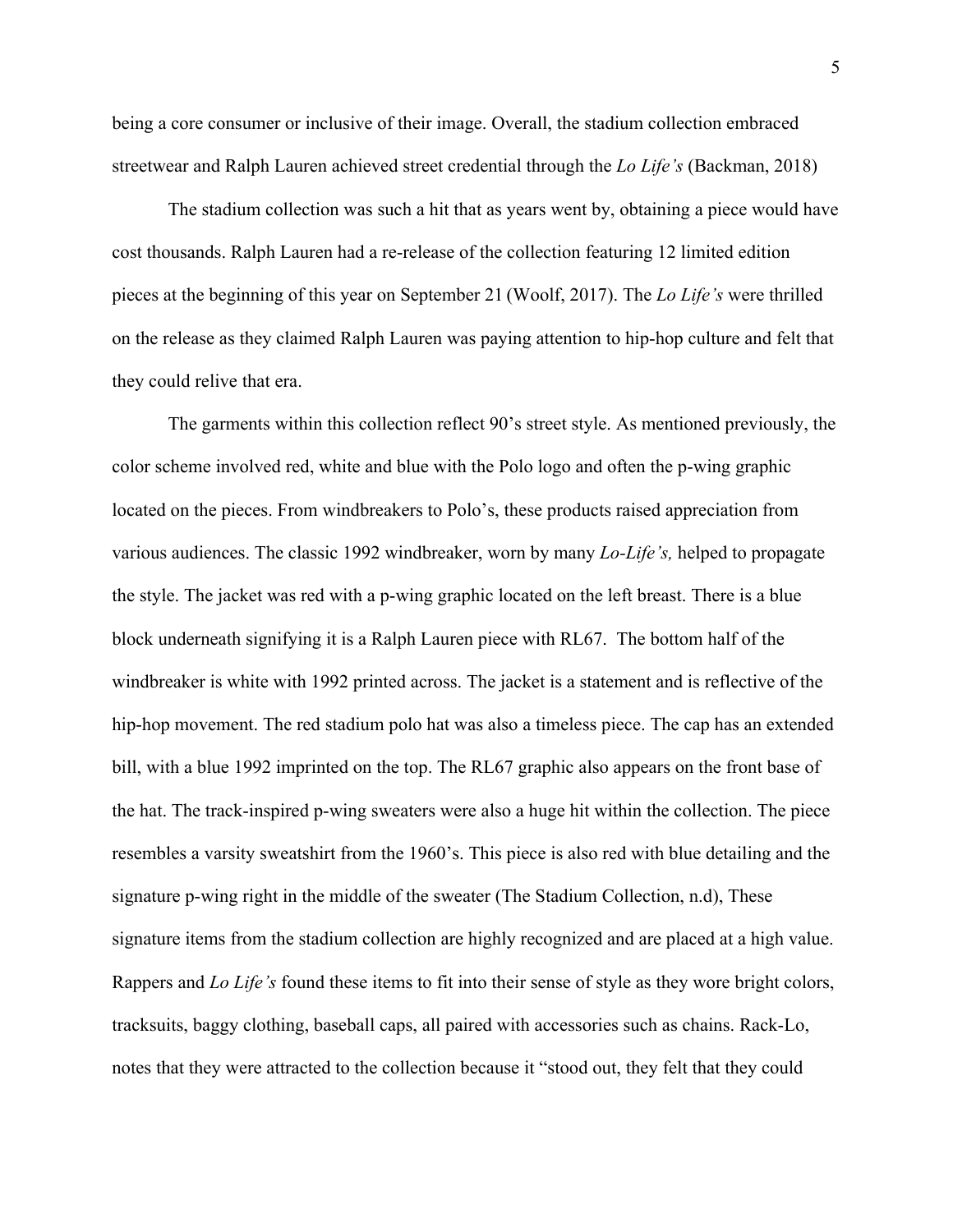truly express themselves" (Cheng, 2018). The collection does not only represent a time-period, but they reflect a culture of streetwear (see Figure 1).

The stadium collection gained positive recognition from the public as it was considered one of the most iconic lines ever released by Ralph Lauren. The brand had embodied the American spirit and Ralph Lauren, who had previously been known as the "Godfather of prep", underwent a profitable branding change (Cheng, 2018). With *Lo-Life's* acquiring the brand in the 1990's, there was a change in perception with an association to street culture. The ascension from sportswear into streetwear gave Ralph Lauren a fresh image as the brand entered hip-hop fashion. Although the brand never intended to market directly to the consumers the collection attracted, it became a symbol of success in the hip-hop world. Wearing Ralph Lauren signified that you made it (Cheng, 2018). This meaning made the brand have an even larger appeal and although the Lo Life's stole lots of merchandise, they were walking advertisements to a different target audience. The brand and its iconic 1990's collections are attached to a hip-hop lifestyle that will never go away.

Overall, Ralph Lauren is a significant designer that has pleased every type of consumer. The lifestyle brand has been cherished by those attending Ivy League Universities to those coming from the streets of Brooklyn. Ralph Lauren has inspired people of every background through the creation of timeless pieces. In the past 50 years, Lauren has made his mark on the fashion industry. To remain relevant, the brand is bringing back older collections, beginning with the Stadium Collection (Designer Men's…, n.d). The 1990's represent a high point for Ralph Lauren with the success of colorful pieces, large logos, and untouchable style. The brand was one of the first that embraced streetwear prior to the popular trend that it is today. Ralph Lauren is not just a designer of fashion, he is a designer of a lifestyle that has affected culture, celebrity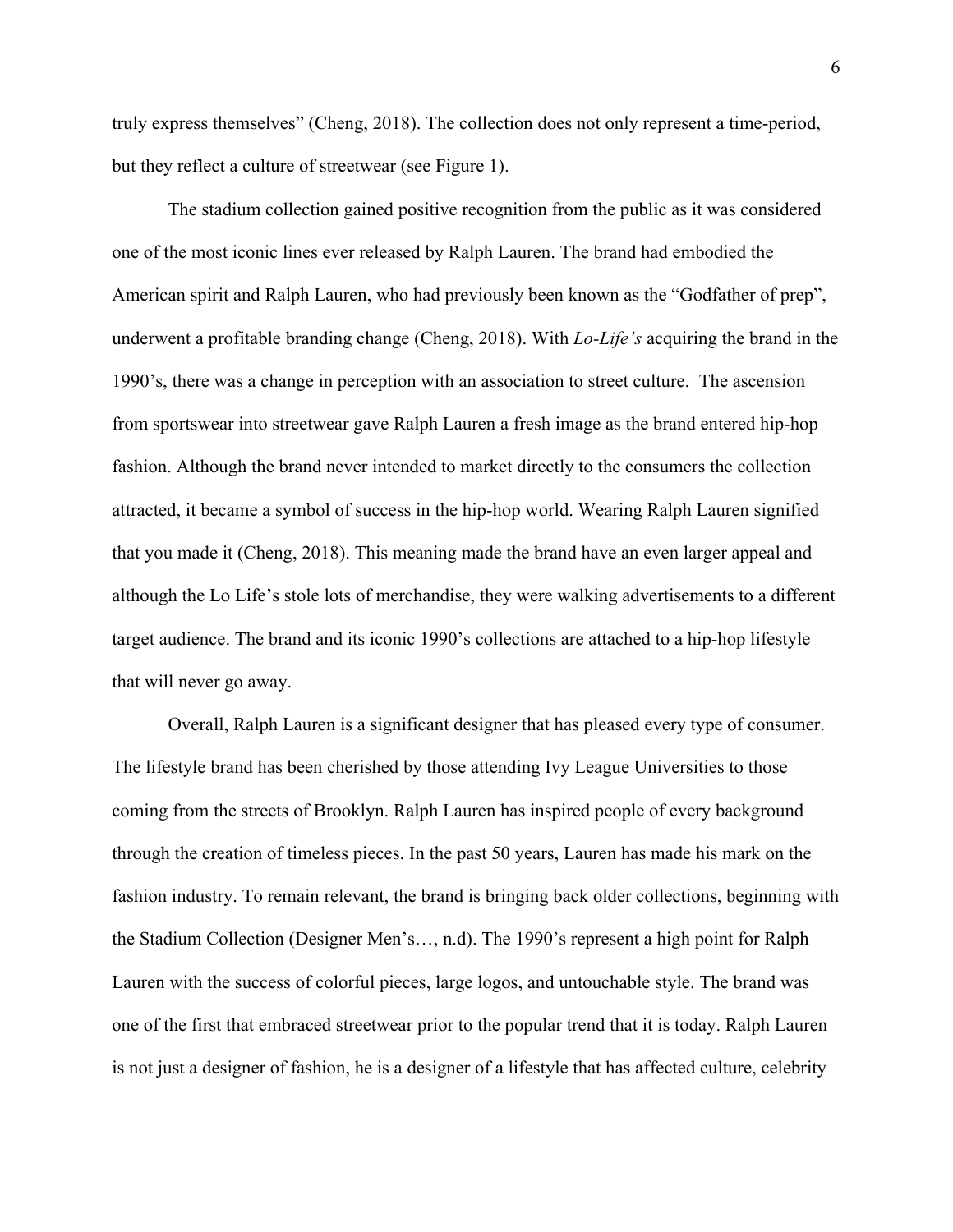style, musicians, and countless individuals in a way no other designer could. As Ralph Lauren stated himself, "I don't design clothes, I design dreams" (Designer Men's, n.d).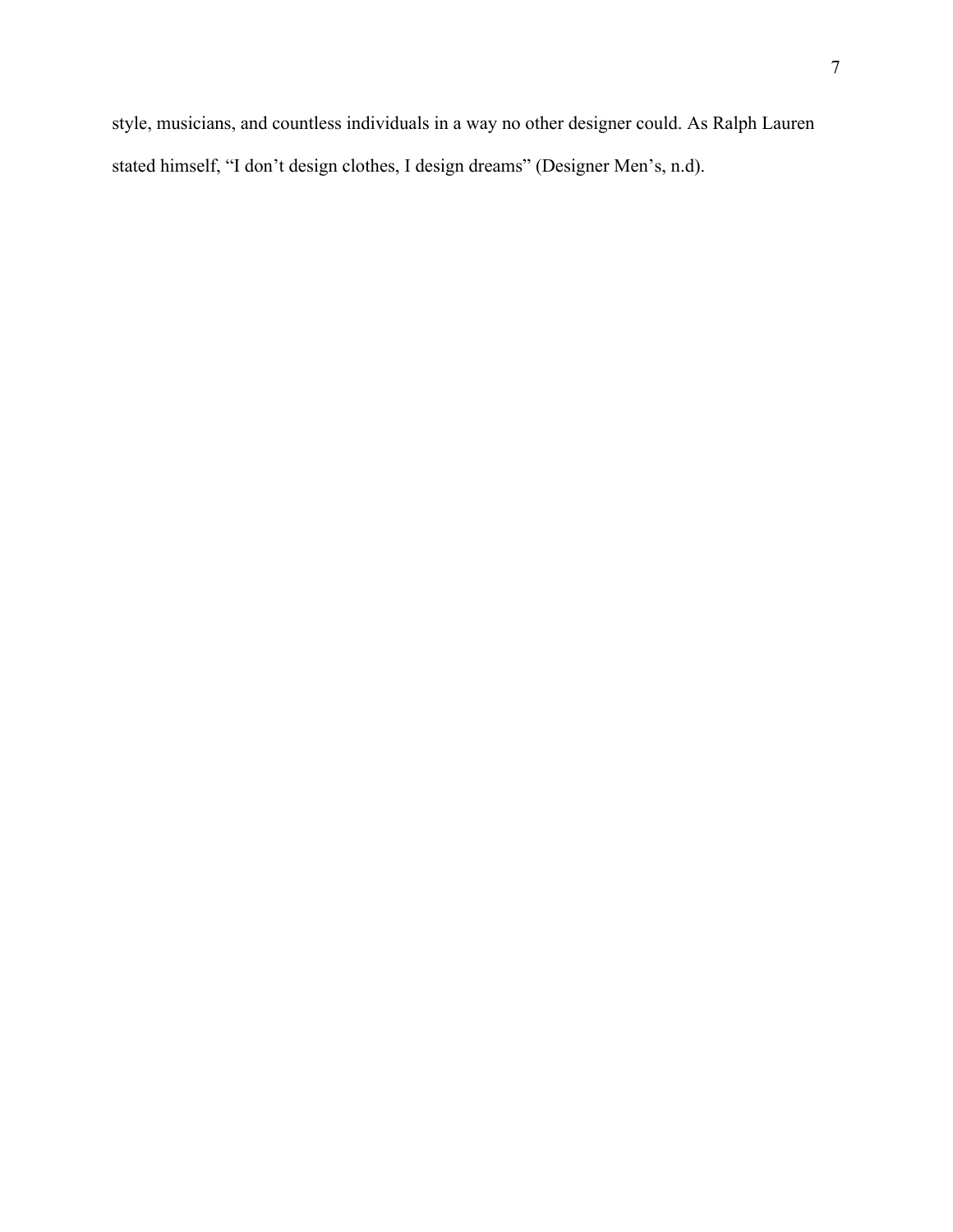## References

- Backman, M. (2018, February 02). Polo Ralph Lauren's Complicated Streetwear Past. Retrieved from https://www.newyorker.com/culture/culture-desk/polo-ralph-laurens-complicatedstreetwear-past
- Cheng, A. (2018, May 15). How the Ralph Lauren Polo Bear Became an Iconic Hip-Hop Symbol. Retrieved from https://fashionista.com/2018/05/ralph-lauren-polo-bear-hip-hopsymbol
- Designer Men's, Women's, Children's, & Baby Clothing. (n.d.). Retrieved from https://www.ralphlauren.com/
- Jennifer, B. (2017, September 23). Ralph Lauren goes back to its roots with Stadium Collection. Retrieved from https://us.fashionnetwork.com/news/Ralph-Lauren-goes-back-to-itsroots-with-Stadium-Collection,871879.html#.XKJf6JhKjIU
- P-Wing ralphlauren.com. (n.d.). Retrieved from https://www.ralphlauren.com/brands-poloralph-lauren-men-p-wing-blp-feat
- Ralph Lauren. (2019, February 04). Retrieved from https://www.biography.com/people/ralphlauren-9374814
- Ralph Lauren Through the Years. (2015, September 29). Retrieved from

https://www.nytimes.com/interactive/2015/09/29/business/Ralph-Lauren-career.html

The Stadium Collection. (n.d.). Retrieved from https://www.ralphlauren.com/men-stadium-feat

Woolf, J. (2017, September 19). Ralph Lauren Brought Back Its Grails From 1992. Retrieved from https://www.gq.com/story/ralph-lauren-1992-stadium-collection-how-to-buy